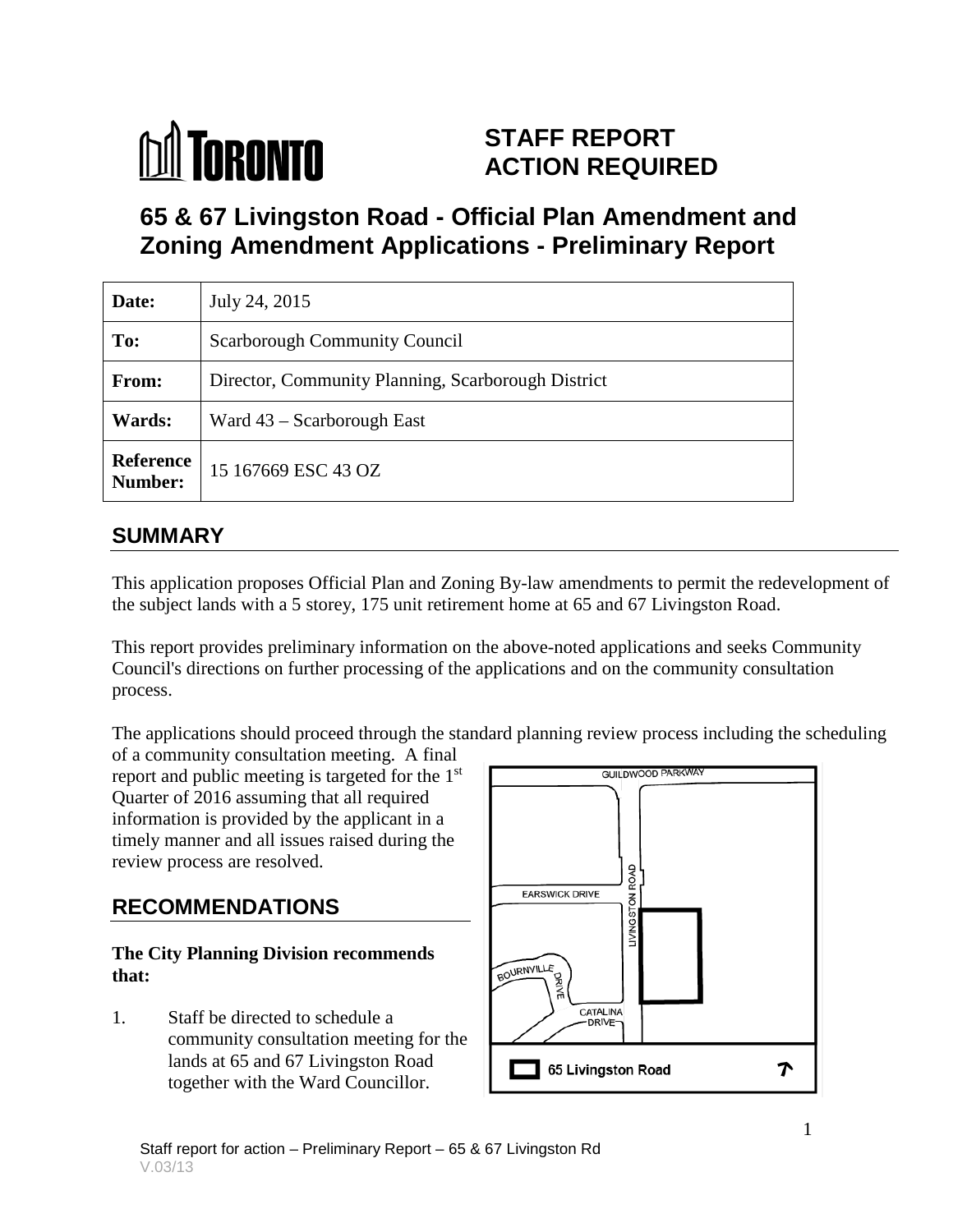- 2. Notice for the community consultation meeting be given to landowners and residents within 120 metres of the site.
- 3. Notice for the public meeting under the Planning Act be given according to the regulations of the Planning Act.

#### **Financial Impact**

The recommendations in this report have no financial impact.

#### **DECISION HISTORY**

In 2008, Official Plan and Zoning By-law amendment applications (File No. 08 164709 ESC 43 OZ) were made to facilitate the redevelopment of the subject lands with a 7 storey, 175 unit addition to the existing retirement home. At its meeting of July 7, 2008, Scarborough Community Council adopted recommendations of staff including authorization to hold a community consultation meeting. A community meeting was held with the local Ward Councillor, however the applications were not advanced and the file was subsequently closed.

#### **Pre-Application Consultation**

A pre-application consultation meeting was held with the applicant to discuss the redevelopment proposal on January 14, 2014. During the meeting staff identified complete application submission requirements and the type of applications required to facilitate the redevelopment of the lands.

A number of preliminary issues were raised by staff including but not limited to; the appropriateness of the proposed massing; height and built form; the suitability of the scale of redevelopment; tree preservation and retention; the configuration of commercial space and construction phasing. A number of other issues were raised which will be discussed in further detail in the 'Issues to be Resolved' section of the report.

### **ISSUE BACKGROUND**

#### **Proposal**

The applicant proposes to demolish the existing retirement home and commercial plaza on the subject lands and redevelop the site with a new 14,934 square metre (160,748 square foot) retirement residence. The application contemplates a total of 175 units consisting of 16 2-bedroom units, 103 1-bedroom units, 25 studio units and 31 'memory care' studio units. A total of 52 vehicular parking spaces are proposed. A total of 1,810 square metres (19,483 square feet) of indoor amenity space consisting of a theatre, exercise room and various activity room spaces and 3,440 square metres (37,028 square feet) of outdoor amenity space in the form of courtyards and terrace spaces are proposed. Of note, a central dining facility and associated kitchen are also included within the development.

The proposed building is 5 storeys in height in the east stepping down to 4 storeys and 2 storeys along Livingston Road at the north end and south end, respectively. The proposal contemplates a total of 1,020 square metres (10,979 square feet) of green roof space on the  $2<sup>nd</sup>$  and  $5<sup>th</sup>$  floors. (see Attachment 1: Site Plan and Attachment 2: Elevations).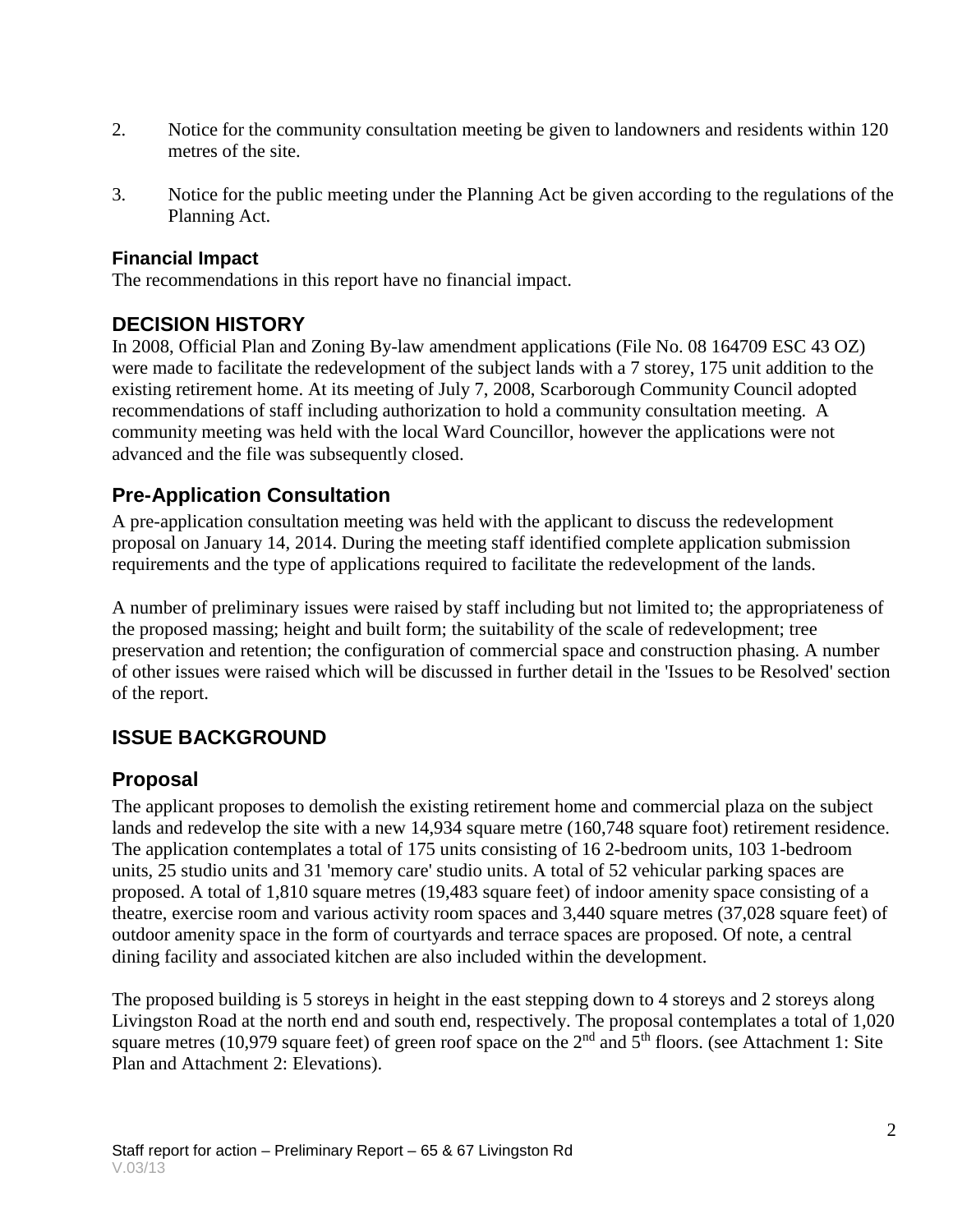The application proposes construction of the new residence building in two phases. The first phase consists of the demolition of the existing commercial building, construction of 132 residences and the relocation of all existing residents into the first phase of redevelopment. The second phase consists of the demolition of the existing residence and construction of 43 units.

#### **Site and Surrounding Area**

The subject site is comprised of two properties municipally known as 65 Livingston and 67 Livingston Road. The site is approximately 0.96 hectares (2.40 acres) in size and is located on the east side of Livingston Road roughly 150 meters south of the intersection of Guildwood Parkway and Livingston Road. The subject lands are rectangular in shape and have approximately 139 metres (456 feet) of frontage on Livingston Road. 65 Livingston Road currently contains a 3 storey, 82 unit retirement home and 67 Livingston Road, a single storey, 3 unit vacant commercial/retail plaza.

Abutting Uses include:

North: A driveway leading to the adjacent school (Sir Wilfred Laurier Collegiate Institute) and a place of worship use.

South: A City-owned park (Livingston Road Park South) and 14 and 17 storey residential apartment buildings.

East: A secondary school.

West: Detached residential dwellings, and a plaza containing a broad range of retail/commercial uses.

#### **Provincial Policy Statement and Provincial Plans**

The Provincial Policy Statement (PPS), 2014 provides policy direction on matters of provincial interest related to land use planning and development. The policies support the goal of enhancing the quality of life for all Ontarians. Key policy objectives include: building strong healthy communities; wise use and management of resources and protecting public health and safety. The PPS recognizes that local context and character is important. Policies are outcome-oriented, and some policies provide flexibility in their implementation provided that provincial interests are upheld. The planning decisions of City Councils are required to be consistent with the PPS.

The Growth Plan for the Greater Golden Horseshoe provides a framework for managing growth in the Greater Golden Horseshoe including: directions for where and how to grow; the provision of infrastructure to support growth; and protecting natural systems and cultivating a culture of conservation. City Council's planning decisions are required to conform, or not conflict, with the Growth Plan for the Greater Golden Horseshoe.

Staff will review the proposed development for consistency with the PPS and for conformity with the Growth Plan for the Greater Golden Horseshoe.

### **Official Plan**

The subject site is designated *Neighbourhoods* on Land Use Map 23 within the Official Plan. The Plan states that *Neighbourhoods* are physically stable areas, providing for a range of residential uses in lower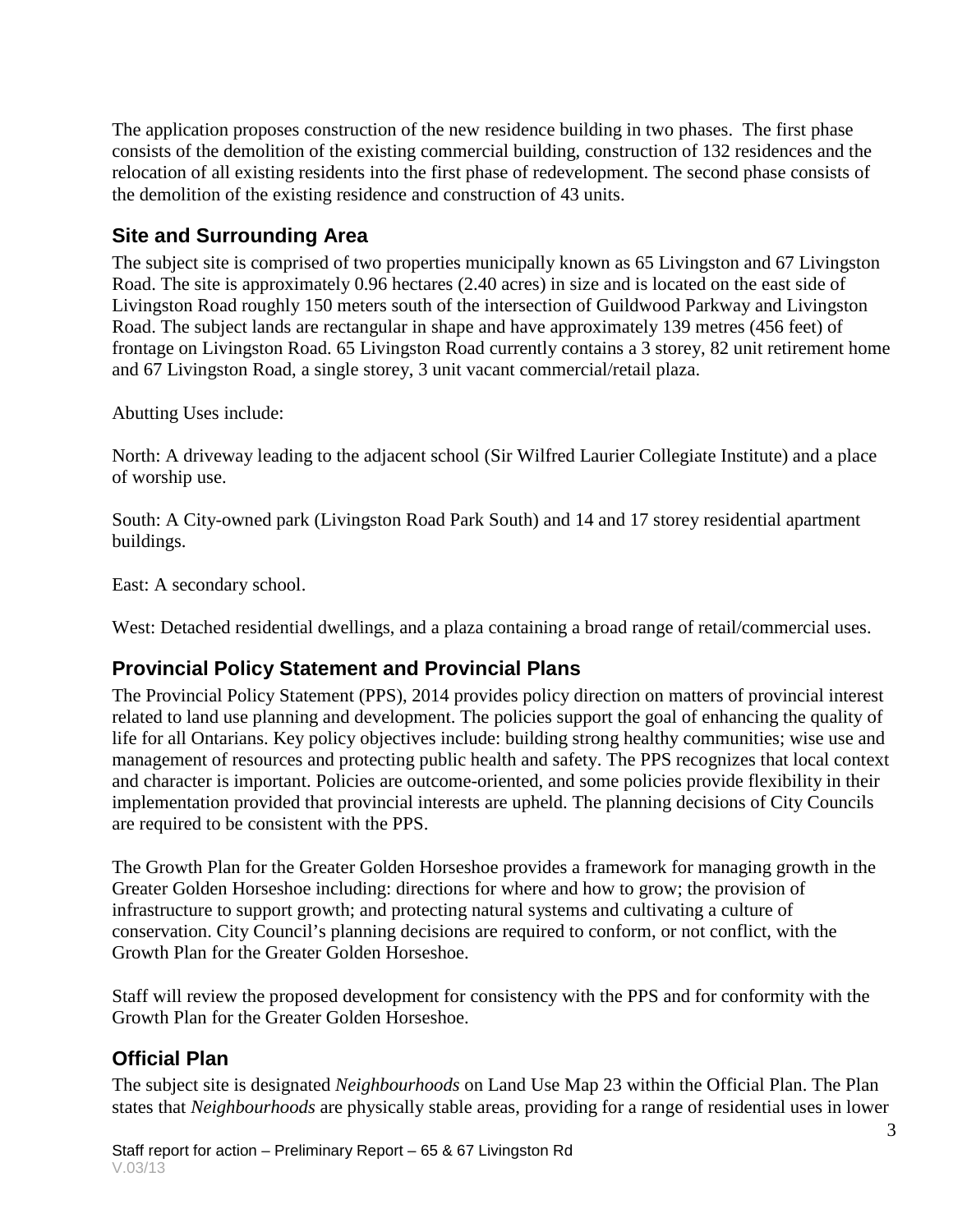scale buildings such as detached houses, semi-detached houses, duplexes, triplexes and townhouses as well as interspersed walk up apartments that are no higher than 4 storeys (see Attachment 3: Official Plan)

The Built Form section of the Plan provides direction on the form of new development noting that future redevelopment will be built on infill and redevelopment sites and will need to fit in, respecting and improving the character of the surrounding area. Among other matters these policies include that:

- New development will be located and organized to fit with its existing and/or planned context and it will frame and support adjacent streets, parks and open spaces to improve the safety, pedestrian interest and casual views to these spaces;
- New development will be massed and its exterior façade will be designed to fit harmoniously into its existing and/or planned context, and will limit its impact on neighbouring streets, parks and open spaces and properties;
- New development will locate and organize vehicle parking, vehicular access, service areas and utilities to minimize their impact on the property and on surrounding properties and to improve the safety and attractiveness of adjacent streets, parks and open spaces; and,
- Every new multi-unit residential development will provide indoor and outdoor amenity space for residents of the new development.

The Housing Policies in Section 3.2.1 indicate that a full range of housing in terms of form, tenure and affordability, across the City and within Neighbourhoods will be provided and maintained to meet current and future needs of residents.

The Healthy Neighbourhoods policies of the Official Plan, contained in Section 2.3.1, states that *Neighbourhoods* are considered to be physically stable areas. Development within *Neighbourhoods* will be consistent with this objective and will respect and reinforce the existing physical character of buildings, streetscapes and open space patterns in these areas.

### **Zoning**

The subject site is dual zoned within the Guildwood Community Zoning By-law No. 9676, as amended. The lands at 67 Livingston are zoned Neighbourhood Commercial (NC) and the lands at 65 Livingston are zoned Highway Commercial (HC). The Neighbourhood Commercial Zone permits a range of commercial uses including, banks, medical centres, restaurants, and retail stores and offices. The lands at 65 Livingston Road are zoned Highway Commercial (HC) and are subject to Exception No. 9, which permits uses such as educational and religious establishments, recreational, restaurant and banquet halls and nursery schools and nursing homes. The existing retirement home is permitted under the nursing home use. Of note, 'retirement home' is not a defined term in the zoning by-law (see Attachment 4: Zoning).

The lands at 67 Livingston Road are zoned Commercial Local (CL) Zone in the new City-Wide Zoning By-law No. 569-2013, as amended. The City-Wide Zoning by-law does not apply to the 65 Livingston Road. The CL Zone permits a range of commercial and institutional uses.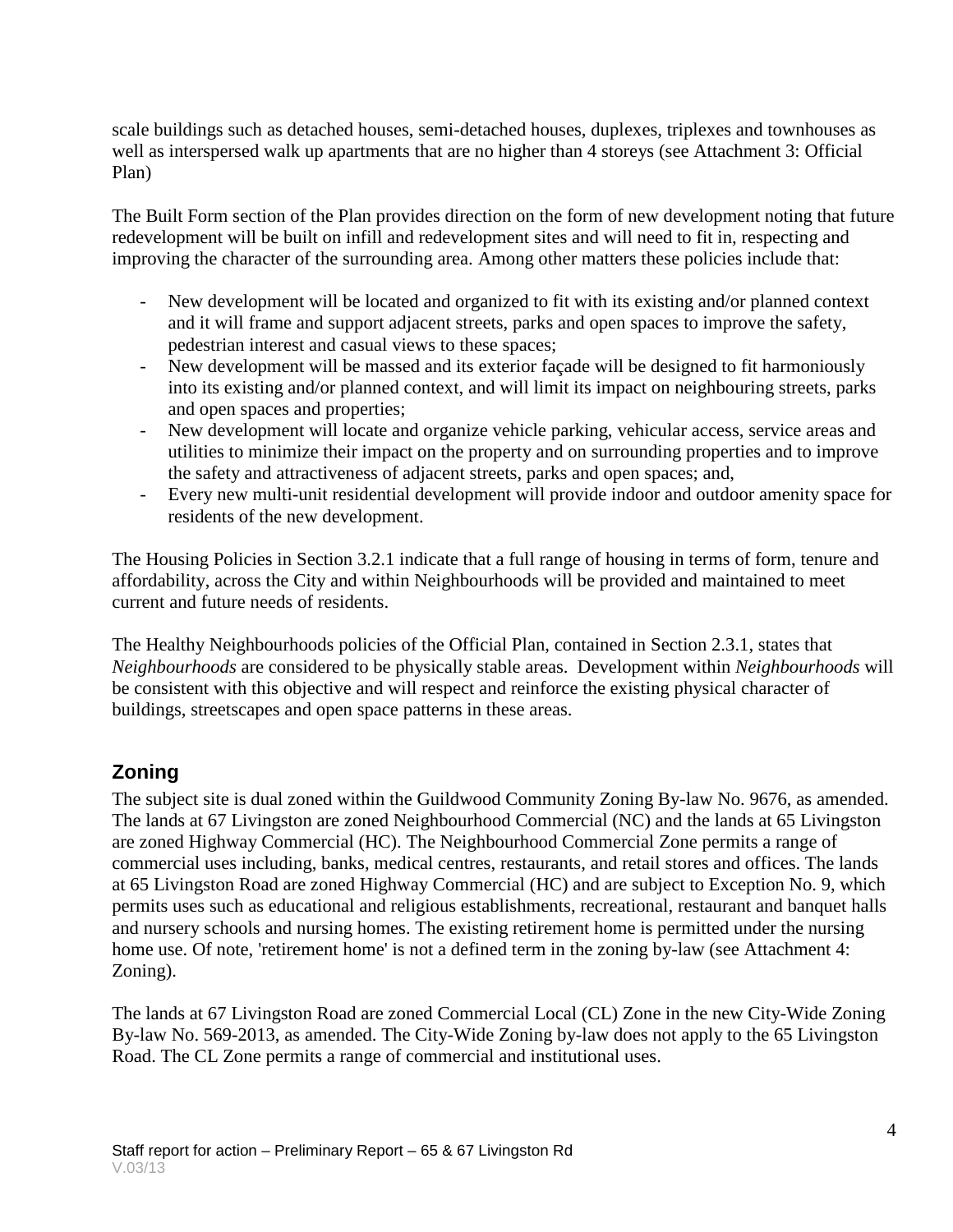### **Site Plan Control**

The lands are subject to site plan control. The applicant has submitted a site plan control application (File No. 15 167677 ESC 43 SA), which is being reviewed concurrently with the Official Plan and Zoning By-law amendment applications.

#### **Tree Preservation**

The applicant has submitted an arborist's report prepared by Urban Forest Innovation Inc. in support of the redevelopment proposal. The report and associated tree preservation plan inventory a total of 127 trees, of which, no trees are proposed for retention. Of note, it is reported that Emerald Ash Borer infestation has affected approximately 38 trees. The report and all relevant plans and drawings have been circulated to Urban Forestry staff for review and comment.

#### **Archaeology**

The site is within an area of archaeological potential and the applicant has submitted a Phase 1 and Phase 2 Archaeological Assessment. The relevant staff have been circulated. The application is currently under review by appropriate staff.

#### **Reasons for the Application**

The Official Plan amendment application has been filed in order to permit the proposed 5 storey building height in a *Neighbourhoods* land use designation which permits a maximum of 4 storeys. The rezoning application is required to permit the use on the lands at 67 Livingston Road and to establish appropriate performance standards appropriate for the entire site.

#### **COMMENTS**

#### **Application Submission**

The following reports/studies were submitted with the application:

- Planning Rationale;
- Transportation Impact Study;
- Arborist's Report;
- Archeological Assessment;
- Functional Servicing Report; and
- Toronto Green Standard Checklist.

A Notification of Complete Application was issued on June 24, 2015.

#### **Issues to be Resolved**

The application has been circulated to relevant divisions and external agencies for comment. The following preliminary issues have been identified by staff to date:

• The appropriateness of the proposal with respect to conformity with all relevant Built Form, Housing and *Neighbourhoods* policies for infill development within *Neighbourhoods*;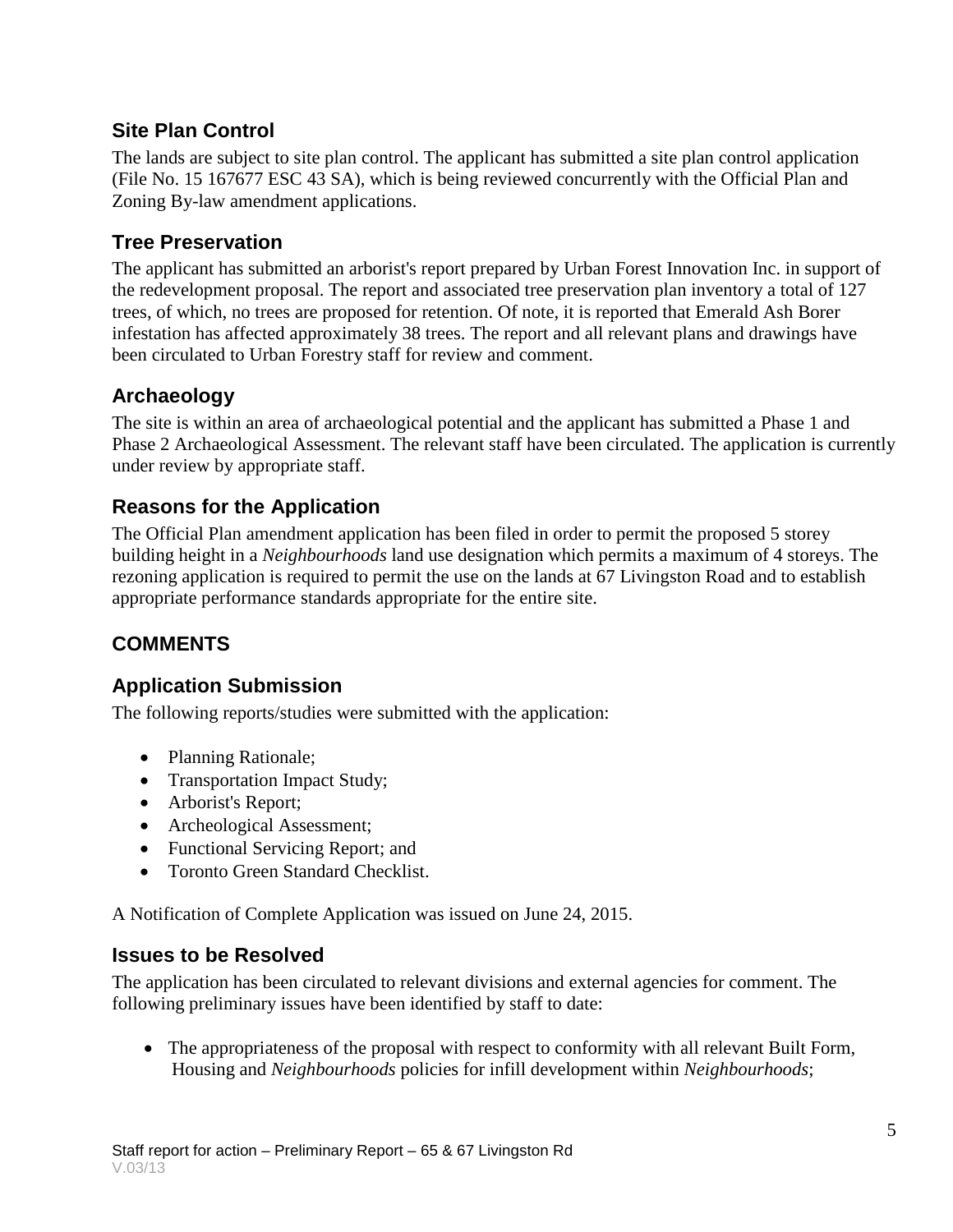- The impact of the proposed height on surrounding properties with specific regard to overlook, privacy, visual impact and shadows;
- The appropriateness of the setbacks and stepbacks proposed;
- The adequacy of parking proposed and location of parking and vehicular access;
- The configuration of commercial space;
- Suitability of proposed site servicing and stormwater management;
- Tree preservation and retention;
- The adequacy of amenity space; and
- Section 37.

The Toronto Green Standard Checklist has been submitted by the applicant and is currently under review by City staff for compliance with the Tier 1 performance measures.

Additional issues may be identified through the review of the application, agency comments and the community consultation process.

#### **CONTACT**

Jeffery Sinclair, Planner Tel. No. 416-396-7685 Fax No. 416-396-4265 E-mail: jsincla@toronto.ca

#### **SIGNATURE**

Lorna Day, Director Community Planning, Scarborough District

\_\_\_\_\_\_\_\_\_\_\_\_\_\_\_\_\_\_\_\_\_\_\_\_\_\_\_\_\_\_\_

#### **ATTACHMENTS**

Attachment 1: Site Plan Attachment 2: Elevations Attachment 3: Official Plan Attachment 4: Zoning Attachment 5: Application Data Sheet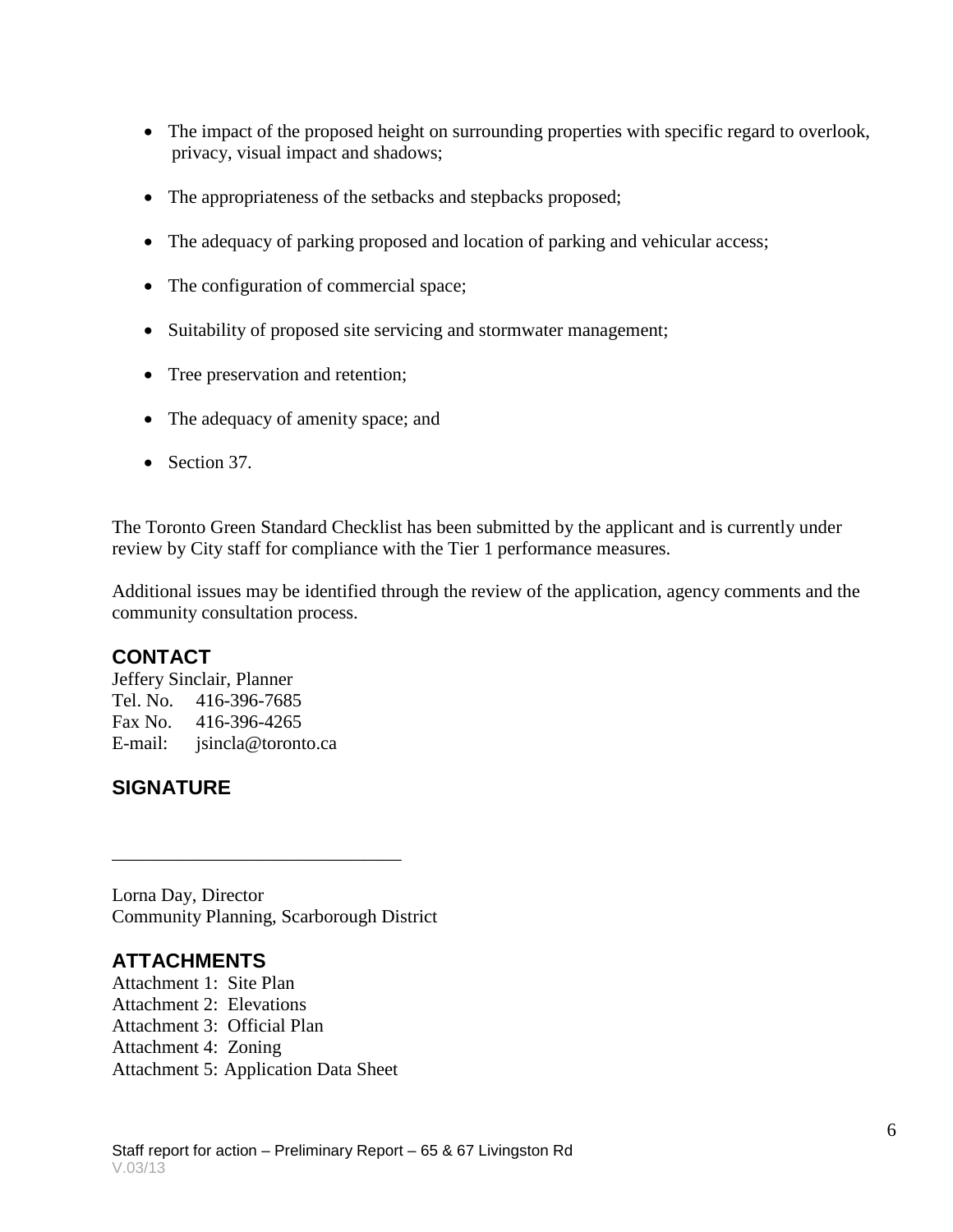

## **Site Plan**

Applicant's Submitted Drawing

Not to Scale  $\bigwedge$ 

# 65 & 67 Livingston Road

File # 15 167669 ESC 43 0Z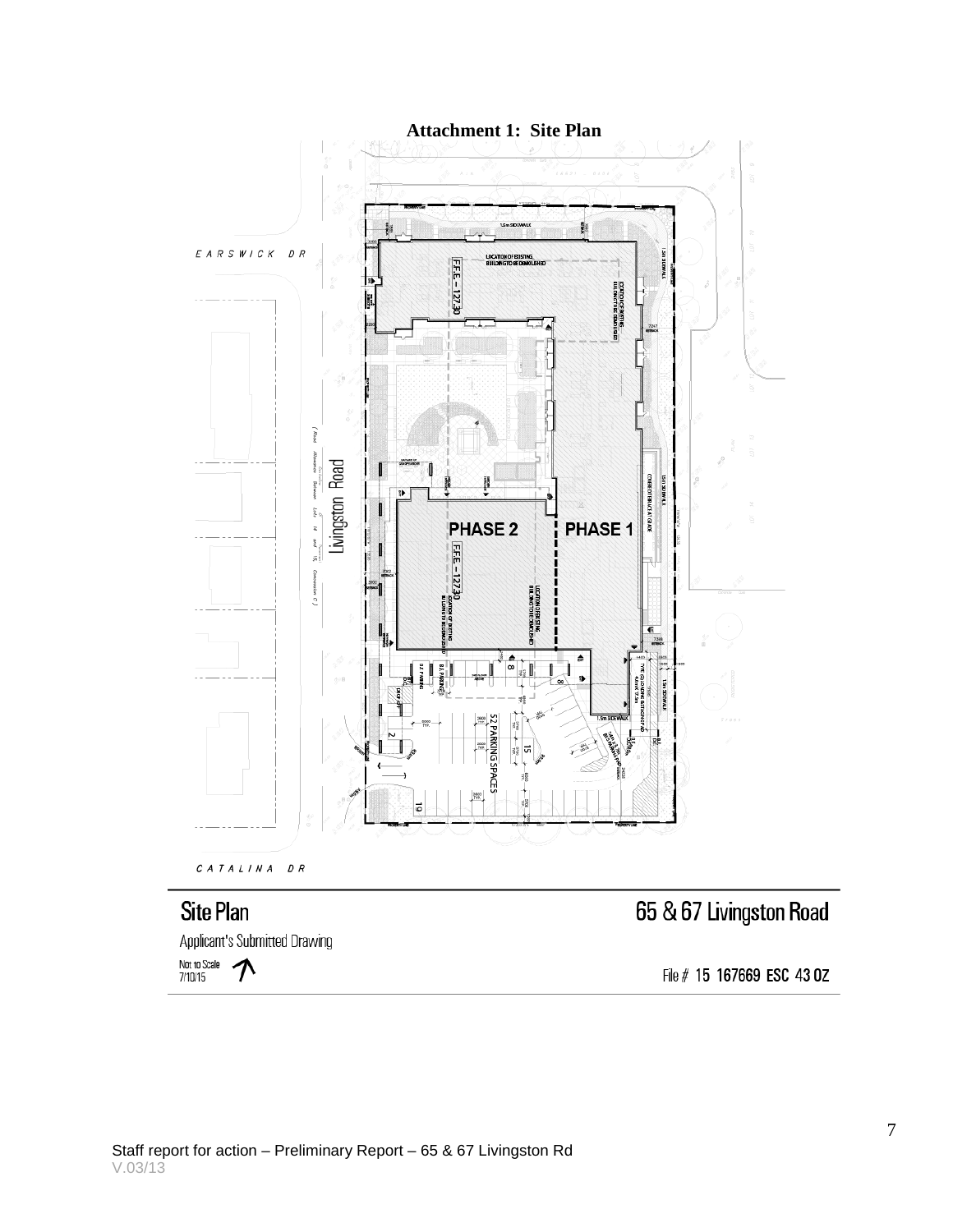



4TH. FLOOR **STH. FLOOR** 

**MAIN ROOF** P.H. ROOF

**3RD, FLOOR** 

E  $\odot$ 

 $^{\circ}$ 

 $^{\circ}$ 

 $^\circledR$ 

 $^\copyright$ 

 $\odot$ 

 $^\circledR$ 

Not to Scale<br>7/16/15

File  $#$  15 167669 ESC 43 0Z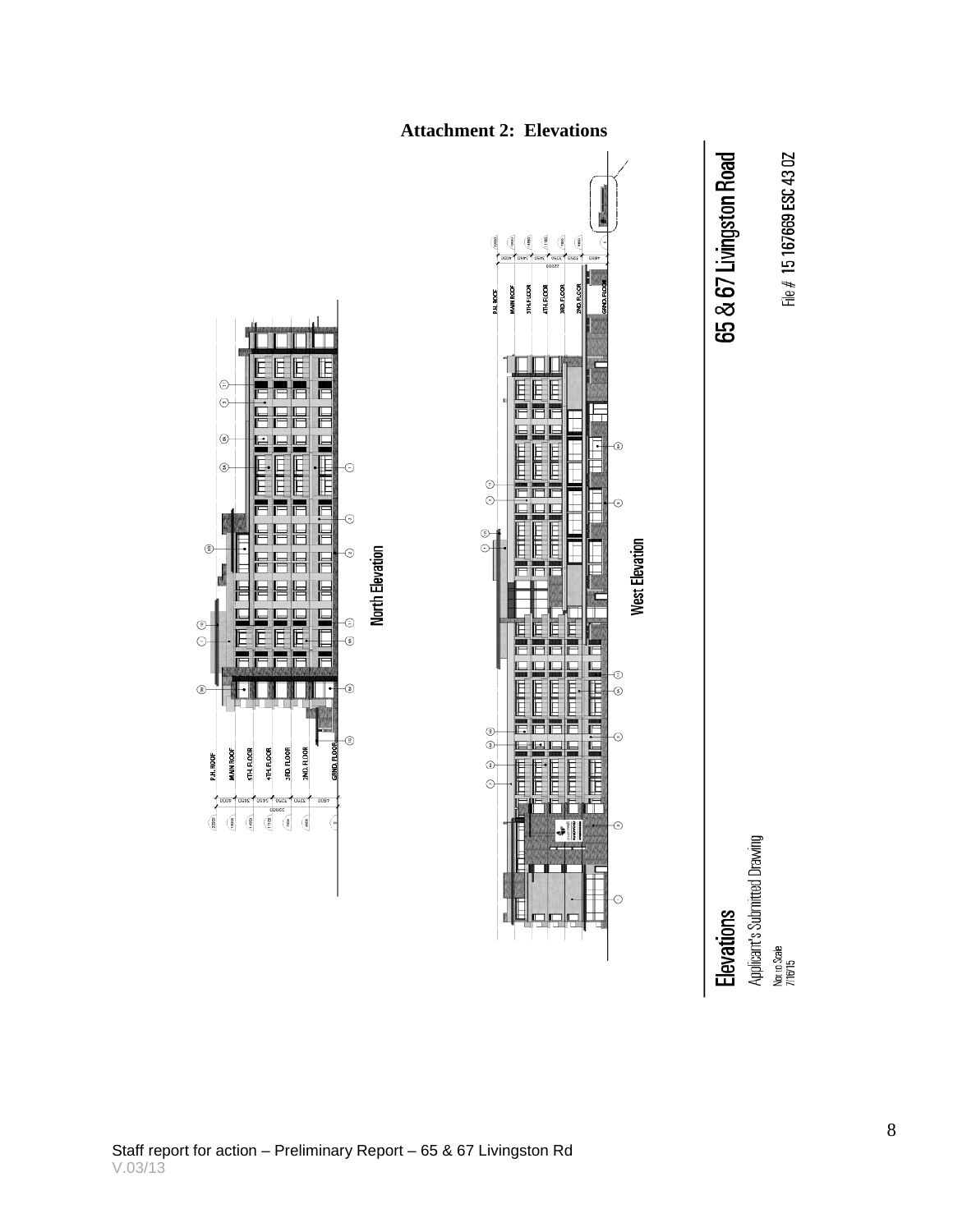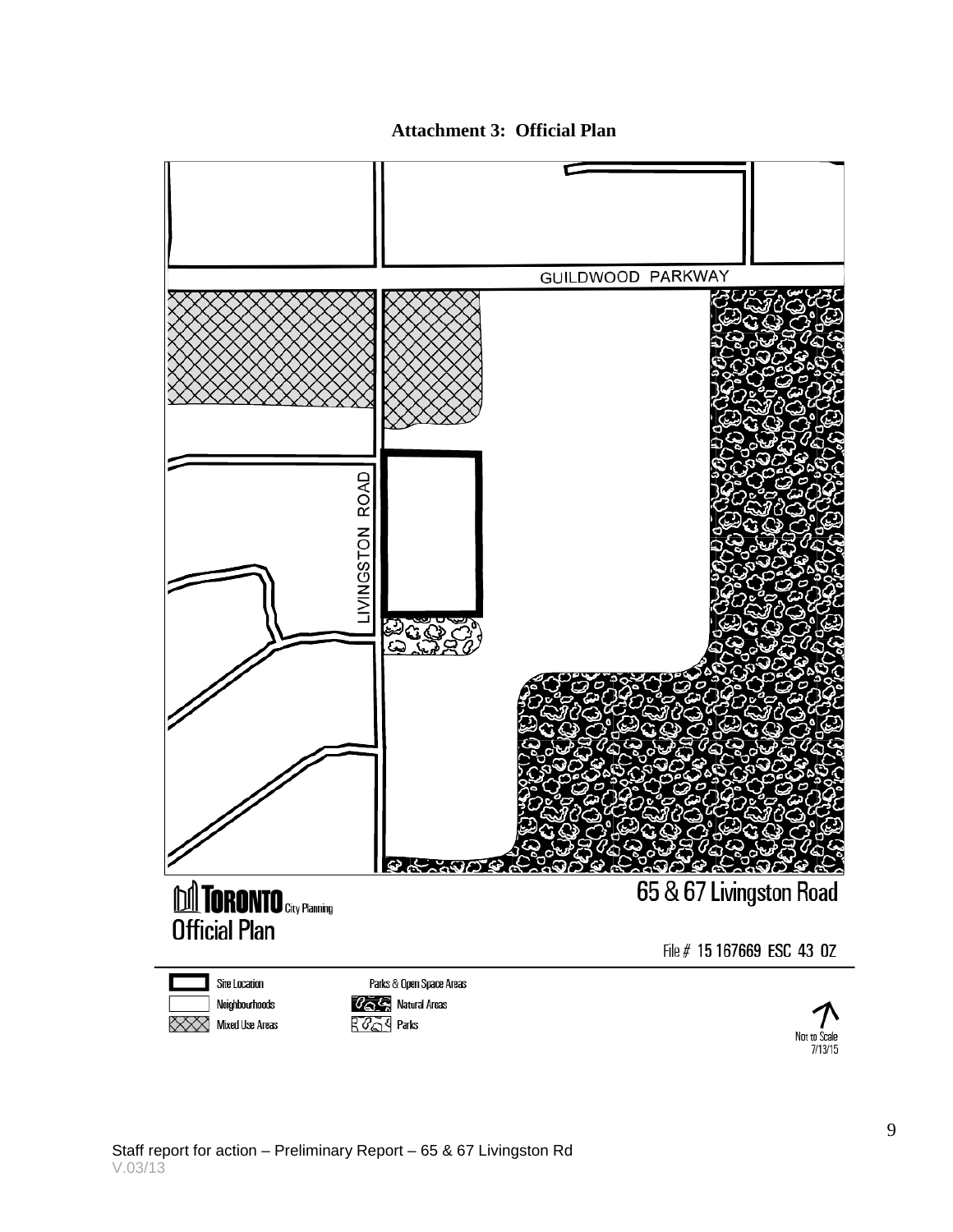

#### **Attachment 4: Zoning**